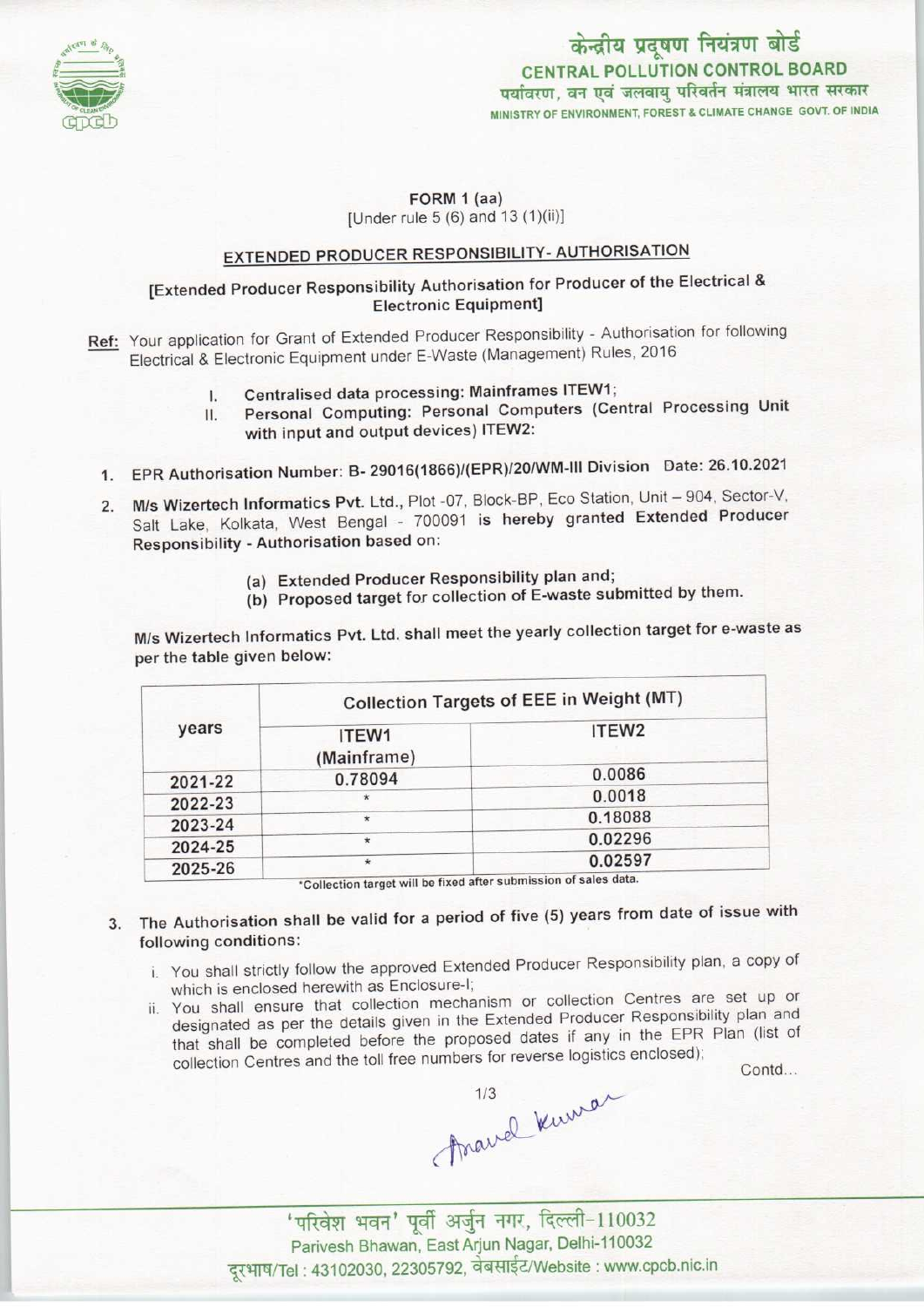

From pre page...

- is channelized to your PRO M/s Hulladek You shall ensure that all the collected e-waste is channelized to your PRO was Hullace. Recycling Private Limited, 4, D. L. Khan Road, Float no. B-401, 4<sup>th</sup> floor, Kolkata-<br>700025 West Bengal, India and record shall be maintained at PRO/dismantler/recycler and at your end.<br>and at your end.
- records available for scrutiny by Central Pollution Control Board;
- v. You shall file annual returns in Form-3 to the Central Pollution Control Board on or before 30th day of June following the financial year to which that returns relates.

# vi. General Terms & Conditions of the Authorisation:

- a.The authorisation shall comply with provisions of the Environment (Protection) Act, a. The authorisation shall comply will provisions of the two thermals.<br>1986 and the E-waste (Management) Rules, 2016 made there under;<br>The authorisation or its renewal shall be produced for inspection at the request of
- The authorisation or its renewal shall be produced for inspection at the request of an officer authorised by the Central Pollution Control Board;
- b. The authorisation or its renewal shall be produced.<br>an officer authorised by the Central Pollution Control Board;<br>c. Any change in the approved Extended Producer Responsibility plan should be informed to Central Pollution Control Board within 15 days on which decision shall be communicated by Central Pollution Control Board within sixty days;
- d. It is the duty of the authorised person to take prior permission of the Central Pollution Control Board to close down any collection centre/points or any other facility which are part of the EPR plan;
- e. An application for the renewal of authorisation shall be made as laid down in subrule (vi) of rule of 13(1) the E- Waste (Management) Rules, 2016;
- f. The Board reserves right to cancel/amend/revoke the authorisation at any time as per the policy of the Board or Government.

### vii. Additional Conditions: -

- a) That the applicant will submit annual sales data along with annual returns;
- b) That the applicant has to ensure that the addresses of collection points provided by them in their EPR Plan are correct and traceable and the collection points/centres
- are functional;<br>That will submit revised application for grant of EPR Authorisation in case of applicant adding/changing PRO or changing its EPR Plan;

2/3

Arewel know

Contd....